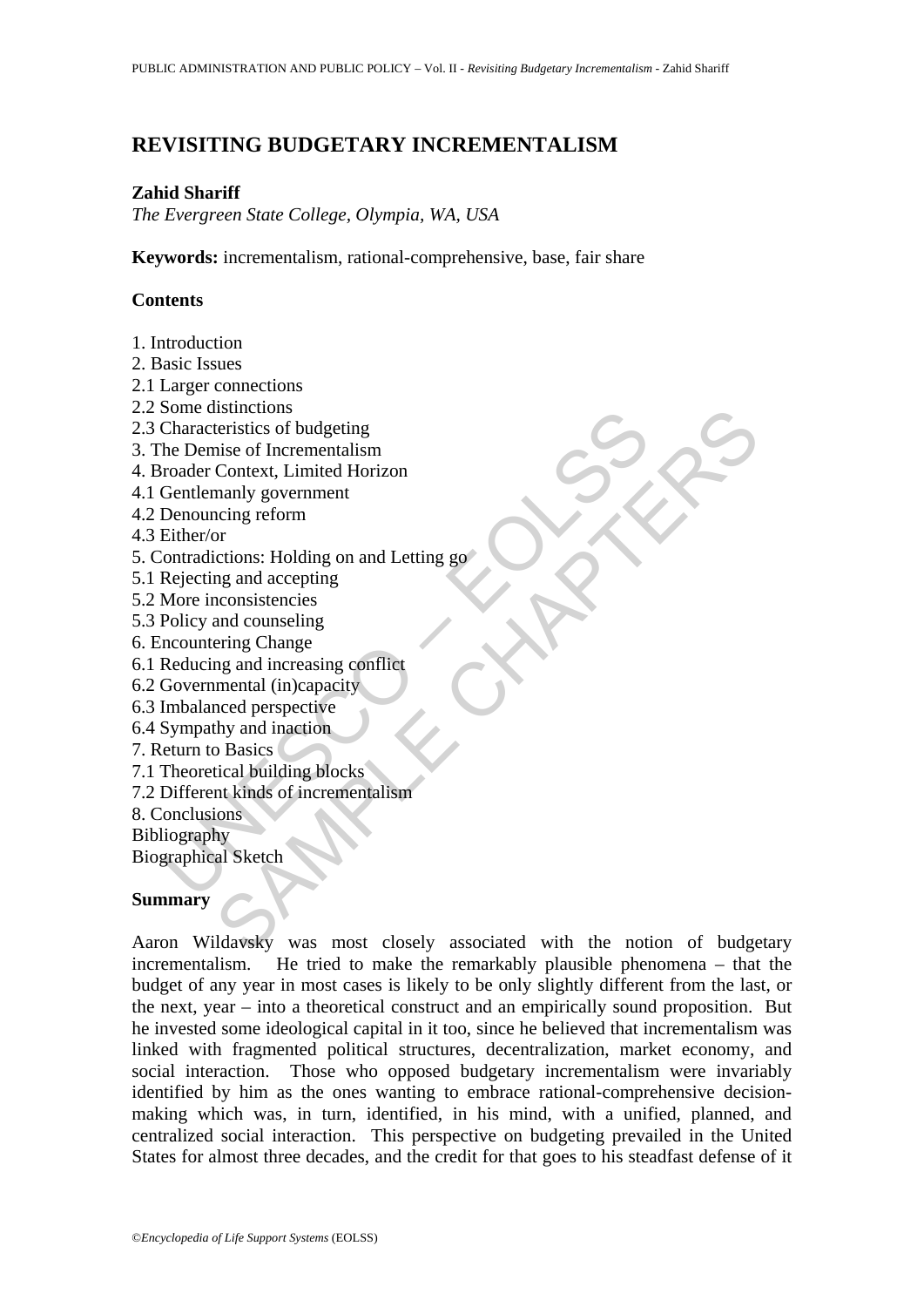through his many publications and his harsh denunciation of its critics.

Eventually, however, Wildavsky abandoned budgetary incrementalism. He did so for a variety of reasons. I revisit its short and unhappy life, and conclude that his claims on many occasions were questionable, ideological, inconsistent or too vague to measure. For example, the consequence of conceding the death of incrementalism was not, as he had said so often in the past, its replacement by rational-comprehensive decision making.

Similarly, after arguing against those who had been suggesting that growing percentage of entitlements in the American federal budget rendered incrementalism obsolete, he suddenly embraced that view without any explanation. Yet another contradiction was his position on conflict ("dissensus"), which he argued was avoided by incrementalism since only parts, not the whole, of the budget was dealt with at one time. But then he suddenly discovered the desirability of dissensus-producing changes: the federal budget process reform in 1974 (with emphasis on the whole in which the parts had to fit), and the constitutional amendment to balance the federal budget (which would make budget a zero-sum game)! Wildavsky seemed motivated by ideological considerations. As long as incrementalism produced the politically appropriate budgetary results, he supported it, but when it did not, he pronounced its demise.

## **1. Introduction**

is en only parts, not the whole, of the budget was dealt with at one<br>denly discovered the desirability of dissensus-producing changes:<br>ress reform in 1974 (with emphasis on the whole in which the pa<br>constitutional amendmen parts, not the whole, of the budget was dealt with at one time. But the isocovered the desirability of dissensus-producing changes: the federal but<br>incovered the desirability of dissensus-producing changes: the federal but The very large number of eulogies by eminent scholars at the untimely death of Aaron Wildavsky appropriately stressed his considerable contributions in a variety of fields. The superlatives used when praising his life's prolific writings clearly revealed how large the shadow that he cast was. The breadth of his knowledge was often combined with an ease of communicative style in writing and speaking that were quite remarkable. Few scholars attain his stature; fewer still exert the influence in so many areas as he did. As sufficient time has elapsed since his death in 1993, it may be appropriate to revisit his legacy in one area that had a profound impact in public administration: his theory of incremental budgeting. (No implications or inferences are to be drawn from this article about his theoretical and empirical work in several other fields.)

The significance of incrementalism in the United States is hard to exaggerate. It lies, first, in the fact that the debate and conflict over governmental preferences must now proceed, as never before, with a heightened awareness of the fiscal framework; the fiscalization of public policy is not just another trendy phrase.And when budgetary decisions are being made, it is believed that it is incrementalism with which we have to contend. Second, incrementalism, soon after it was launched by Wildavsky, was quickly exported to many areas of theoretical interest and public policy debates, where its attractiveness and applications were ultimately based on the belief that it had concrete and empirical validation in fiscal processes and outcomes. Too often, it provided another justification for timidity or caution. The news that budgetary incrementalism is now not only defunct but was originally built on shifting sands, when fully digested, is likely to release a lot of creative energy in a variety of contexts that had previously been stifled by stern references to its undeniable factual validation. Third, its demise represents a greater loss to government budgeting because it is an area of study in public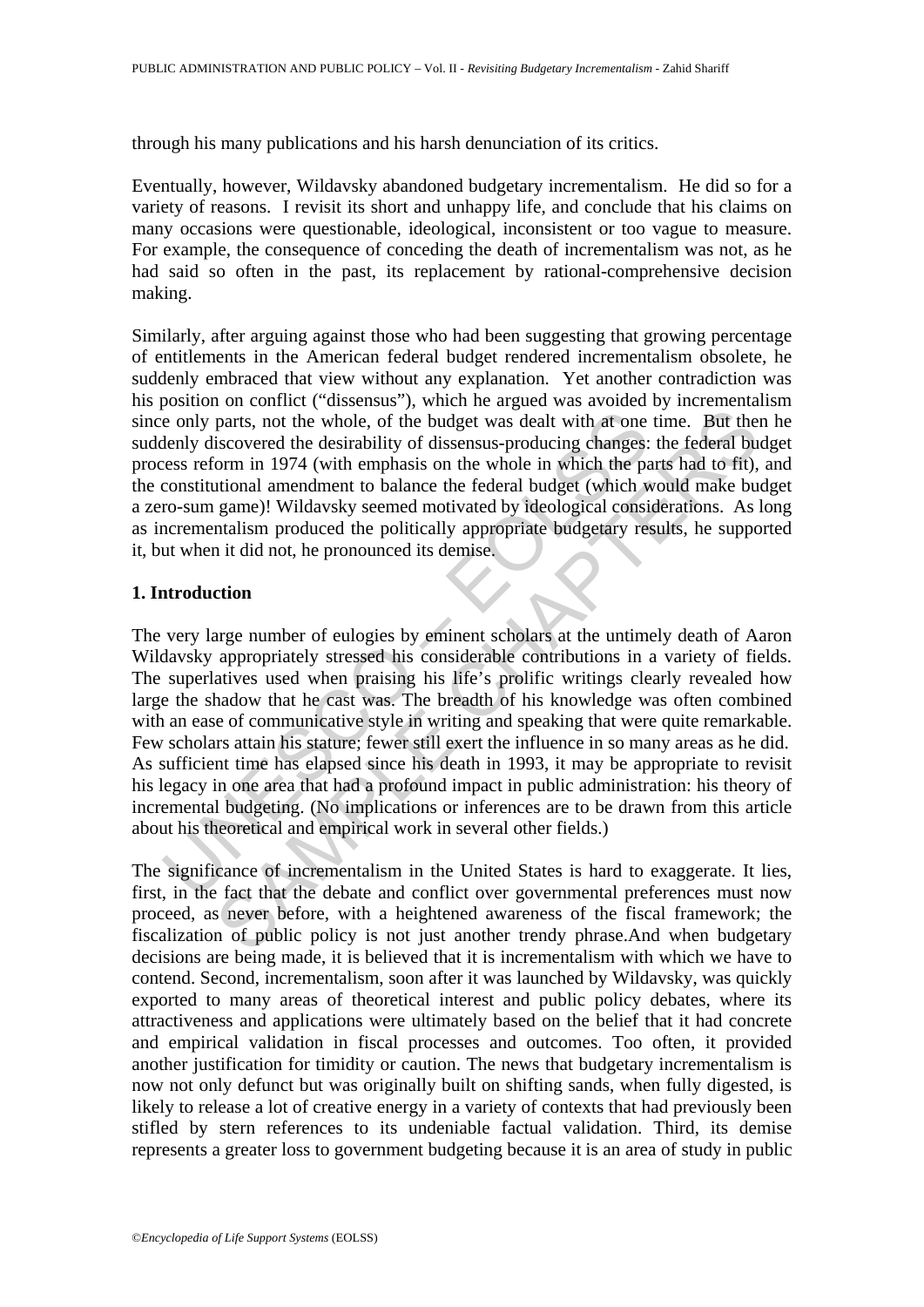administration that is not known for theoretical diversity. While some are not sanguine about the gap in budgetary theory being filled any time soon, and discourse theory does not look promising, Rubin is hopeful that budgetary theory will now "mushroom…over the next few years." With the theoretical deck cleared, her expectation seems plausible. How well did the theory of incremental budgeting explain budgetary processes and outcomes before Wildavsky abandoned it, and why did it take so long for that to happen? These are the major issues explored here.

## **2. Basic Issues**

## **2.1 Larger connections**

ressful effort in lifting the study of government budgeting from<br>ected concern to a lively, and sometimes even profound, le<br>ussion. He accomplished this in many ways. "Perhaps the 'stud<br>another expression for the 'study of effort in lifting the study of government budgeting from a dull, arid, concern to a lively, and sometimes even profound, level of intelled Fe accomplished this in many ways. "Perhaps the 'study of budgeting re argession fo Any analysis of Wildavsky's contributions should start with an acknowledgment of his successful effort in lifting the study of government budgeting from a dull, arid, and neglected concern to a lively, and sometimes even profound, level of intellectual discussion. He accomplished this in many ways. "Perhaps the 'study of budgeting' is just another expression for the 'study of politics,'" he wrote, "yet one cannot study everything at once, and the vantage point offered by concentration on budgetary decisions offers a useful and much neglected perspective from which to analyze the making of policy". Until he made those connections, "the fact that budgeting involves politics, was best not acknowledged in writing." The breadth of his vision enabled the rubric of budgeting to expand in ways that facilitated the discussion of fiscal policy, Congressional rules and informal norms, political ideology, rationality and its limitations, trust and conflict, and even human nature. Because of his writings, the anticipated drudgery of teaching or enrolling in a course in budgeting often receded, as a variety of stimulating ways of viewing its many dimensions opened up. That is no small feat.

## **2.2 Some distinctions**

The development and popularity of incrementalism, in one sense, are relatively easy to understand. It confirms the "dailyness" of our lives, where change is slow and gradual. It reflects also the practical advice offered frequently about testing the water before leaping into the uncharted ocean; reducing the costs of failure when undertaking new initiatives; and keeping open the possibility of quick retreat. Wildavsky also distinguished and contrasted incrementalism from another way of viewing decisionmaking which is often called "rational-comprehensive." The expectations associated with the latter (which are sometimes exaggerated) follow a process that includes knowing the goal to be achieved, identifying all the means of accomplishing it, calculating the costs and benefits of each one of them, and letting the comparisons among them determine the optimum decision or choice. Since the constraints both of time and resources are enormous, it is not so hard to show that rationality of this kind is rarely, if ever, relied on by decisions makers in the public sector. In addition to incrementalism, Simon's notion of "satisficing" and Lindblom's "muddling through" were offered as more realistic notions of what the decision-makers actually do. (Incidentally, while these limitations of decision-makers in the public sector often attract intense and concentrated attention, they apply in varying degrees to the private sector as well, a fact that is often ignored when perceiving differences between political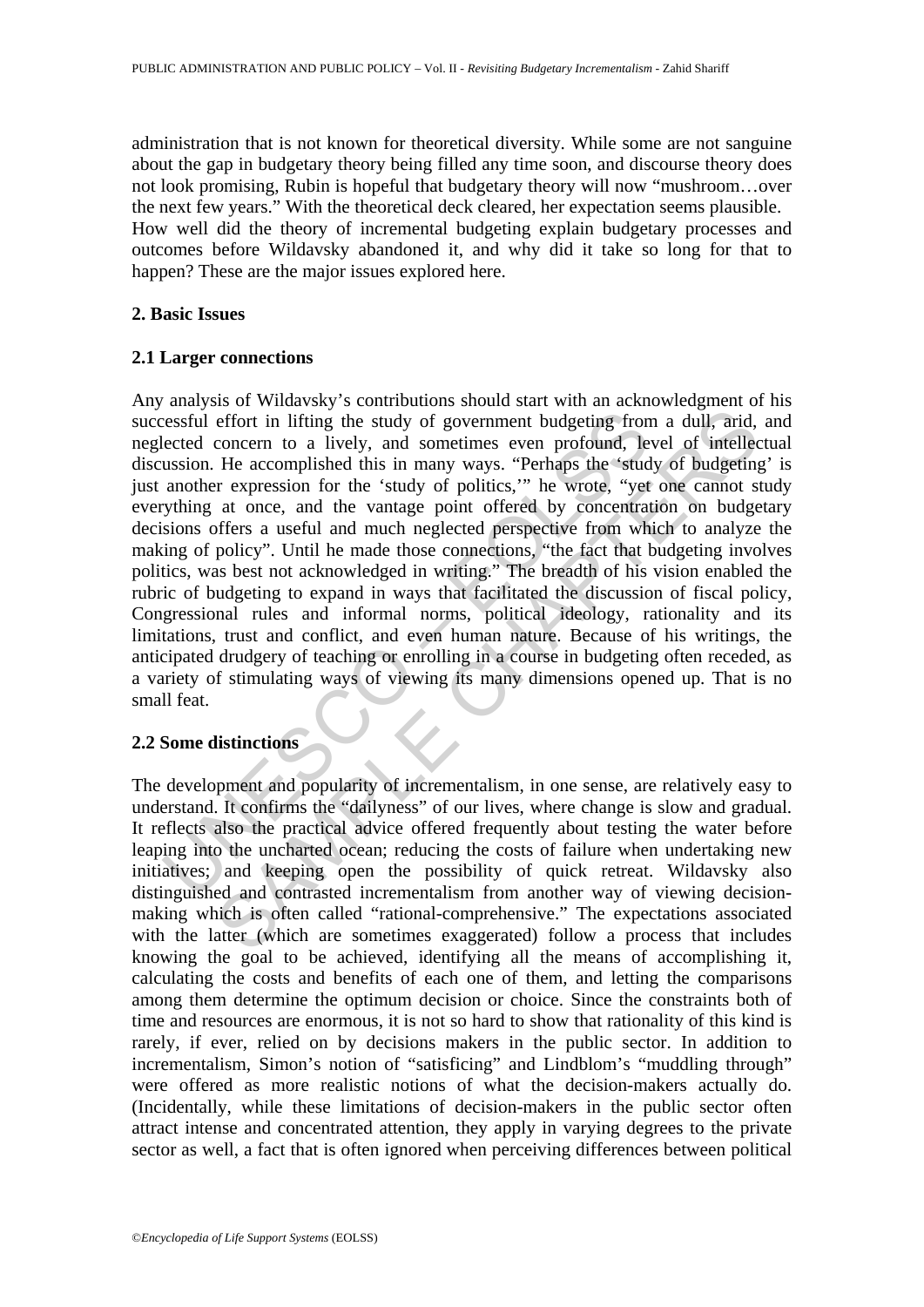satisficing and market rationality.)

## **2.3 Characteristics of budgeting**

But budgetary incrementalism, while it relied partly on such folksy wisdom and was eagerly distinguished from the rational-comprehensive model, had certain specific characteristics that went far beyond these considerations. They were repeatedly described by Wildavsky, perhaps most fully in *The Politics of the Budgetary Process*, which became a widely read and cited work over the years, and went through four editions. The major elements of his incrementalism, which were noted at the federal level (but began almost immediately to be applied at all levels of government), may be quickly summarized:

- Traditions: Bureaucratic agencies pad their budgetary requests<br>trims them, and the House Appropriations Committee acts a<br>the purse", from which appeals are sometimes taken to the<br>generous Senate Finance Committee;<br>Fiscal o ditions: Bureaucratic agencies pad their budgetary requests, the budget of<br>s them, and the House Appropriations Committee acts as the "guardia<br>pures", from which appeals are sometimes taken to the somewhat n<br>pures", from w • Traditions: Bureaucratic agencies pad their budgetary requests, the budget office trims them, and the House Appropriations Committee acts as the "guardian of the purse", from which appeals are sometimes taken to the somewhat more generous Senate Finance Committee;
- Fiscal outcomes: Debate and discussion over an appropriation Bill are over the requested increase or *increment* (called the "fair share") over last year's appropriation (called the "base"), which is often left unexamined;
- Atmosphere: Budget committees operate in an environment of trust, deference to the committee chairpersons, secrecy, and loyalty to the committees' recommendations;
- Assumptions: The budget is expected to record all fiscal commitments ("comprehensiveness",) which are reviewed once a year ("annualarity"). while the spending level remains fairly close to the revenues generated ("balance"); and
- Process: Congress deals with one part of the budget at one time (i.e. one appropriation bill, and then another, and occasionally a revenue bill as well), and this fragmented and sequential pattern avoids the conscious linking of means with ends.

An attempt was made to reinforce the validity of some of these characteristics of incrementalism by applying mathematical rigor. Actual appropriations of federal agencies were explained through simple linear decision rules through eight equations.

## **3. The Demise of Incrementalism**

But all that changed. In *The New Politics of the Budgetary Reform*, Wildavsky abandoned incrementalism. That dramatic development was based on his acknowledgment of some important changes. Much of the government spending now escaped annual review, he argued, with 46% of the federal budget going to entitlements and 14% to interest on the accumulated debt. Of the rest, 28% was allocated for defense, which only left 12% as discretionary spending, and much of the annual budget fights were about this relatively small proportion. Furthermore, the Appropriation Committees were not allowed to regulate the massive expansion of federal credit; only for the amounts by which the debtors defaulted did these off-budget figures surface in their deliberations. These developments violated the expectations of comprehensiveness,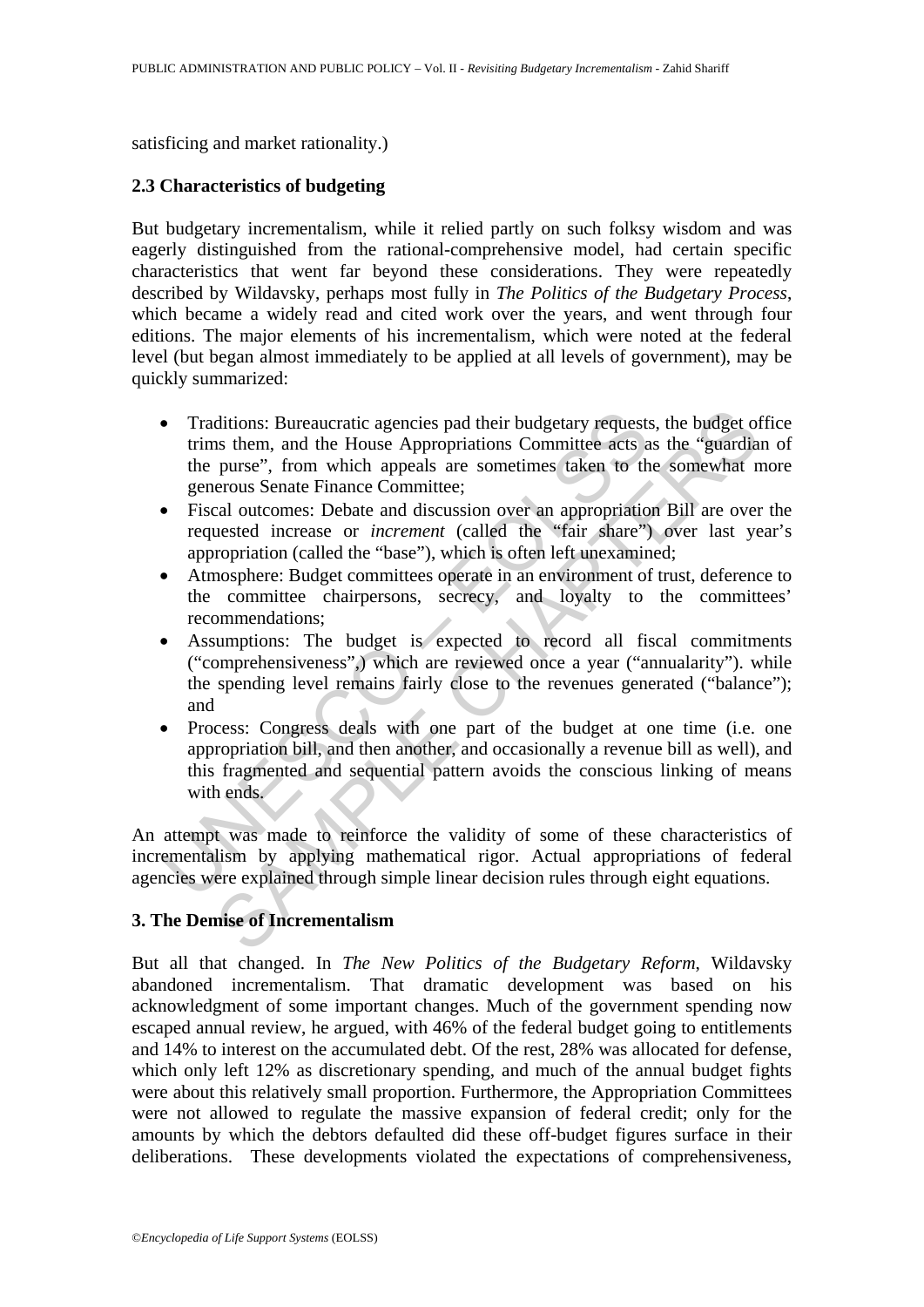annualarity, and balance. Incrementalism was dealt another blow by the 1974 Budget and Impoundment Control Act, which made it virtually impossible for the old budget committees to adhere to norms of secrecy and loyalty, and required the new budget committees to connect the means (i.e. revenues) with the ends (i.e. spending).

## **4. Broader Context, Limited Horizon**

## **4.1 Gentlemanly government**

reveal is that he was an ardent supporter of neo-conservative<br>urbed about the events of the 1960s, pained by the existing claim<br>the adding of new ones, discouraged by the federal government c<br>seles, and convinced that gove is that he was an ardent supporter of neo-conservative ideology, greated is that he was an ardent supporter of neo-conservative ideology, greating of new ones, discouraged by the existing claims on government diag not one A scholar should be clear, Wildavsky insisted, "as to what he is about and to make his intentions clear to others. To be above board, to put one's cards on the table is an essential requirement of scholarship". Since he regrettably did not fully meet that requirement, it is perhaps appropriate to put his cards down on the table for him. What they reveal is that he was an ardent supporter of neo-conservative ideology, greatly disturbed about the events of the 1960s, pained by the existing claims on government and the adding of new ones, discouraged by the federal government doing more and the states less, and convinced that governmental initiatives were often misdirected or wasteful.To a degree, budgetary incrementalism served these ideological interests very well, as one would expect its reliance on gradual accommodation to change in an atmosphere of secrecy, manageable conflict, trustworthy leaders, and informal norms to do. These are unmistakable signs of very considerable satisfaction with gentlemanly government. "The insiders had a monopoly on budgetary information, and they did not share much with the outsiders. In that world, budgets were made by government talking to itself". But budgeting was only a part of the general perspective, that included faith in secrecy and deal-making that was beyond the reach of popular pressures.

Despite complaints about elitism and decisions favoring "special interests" made "behind closed doors in smoke-filled rooms", so often made about budgeting by the U.S. Congress, Helco and Wildavsky in *The Private Government of Public Money*  demonstrated that in terms of public participation, openness of the decision process, and ultimately, service to the public good, things could be worse.Wildavsky, and his followers, did not seem to have noticed that as these values and practices were celebrated, others—civil rights, openness, accountability, and inclusiveness—were ignored.

> TO ACCESS ALL THE **12 PAGES** OF THIS CHAPTER, Visit: [http://www.eolss.net/Eolss-sampleAllChapter.aspx](https://www.eolss.net/ebooklib/sc_cart.aspx?File=E1-34-05-02)

#### **Bibliography**

- - -

Caiden, N. and White, J. (Eds.) (1994). *Public Budgeting & Finance*14 (Spring). Symposium on "Aaron Wildavsky: An appreciation." [Contained articles by leading scholars of budgeting eulogizing Aaron Wildavsky]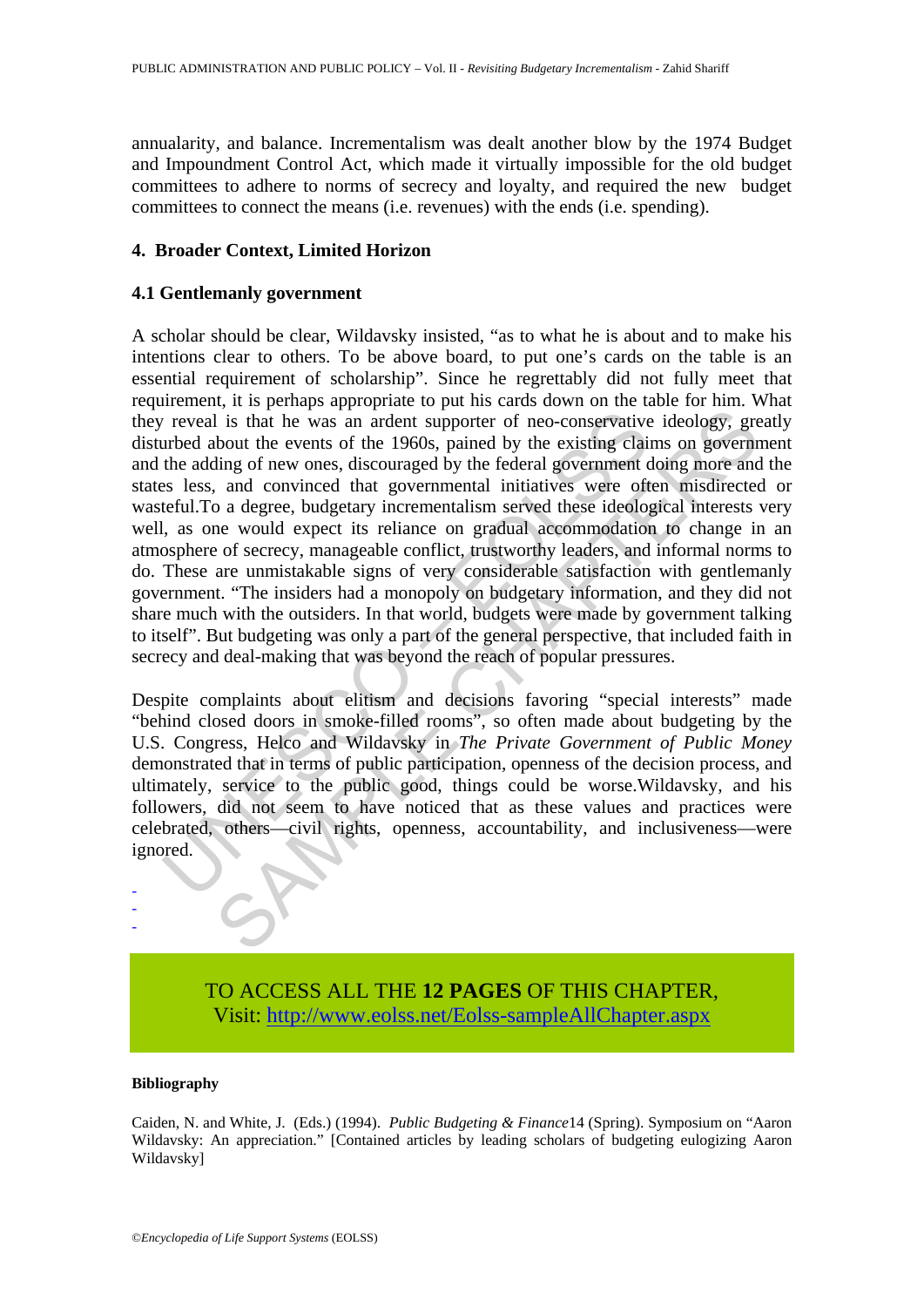Davis, O.A., Dempster, M.A.H, and Wildavsky, A. (1966). "A theory of the budgetary process." *American Political Science Review* 60 (September), 529-547. [An attempt to provide quantitative validation for incrementalism]

Dempster, M.A.H. and Wildavsky, A. (1979). "On change: Or, there is no magic size for an increment." Political Studies, 27 (September), 371-389. [Defense of incrementalism based not on size of increment but regularity of relationships between agencies and Congress]

Gosling, J. J. *Budgetary politics in American governments*. New York: Garland Publishing. [A textbook in the field of government budgeting]

Jones, L. R. and McCaffery, J. (1994). "Budgeting according to Aaron Wildavsky: A bibliographic essay." *Public Budgeting & Finance* 14 (Spring), pp. 16-43. [Literature review of incrementalism as viewed by Wildavsky]

Joyce, P. G. (1996). "Jesse Burkhead and the multiple uses of federal budgets: A contemporary perspective." *Public Budgeting and Finance*16 (Summer), 59-78. [A different perspective provided by another well-known scholar in bugeting]

Lindblom, Charles. E. (1959). " The 'science' of muddling through." *PAR* 21, 78-88. [A seminal work in public administration that presents an alternative to incrementalism]

McSwite, O. C. (1997). *Legitimacy in public administration: A discourse analysis*. Thousand Oaks, CA: Sage Publications. [A major work in post-modernist understanding of public administration]

Neuby, B. L. (1997). On the lack of a budget theory. *Public Administration Quarterly*, 21 (Summer), 131-142. [Review of budgetary literature which gives considerable attention to Wildavsky]

*News & Views*, (1990). (published by the American Society for Public Administration Section on Budgeting and Financial Management). [A professional society's newsletter]

Ruhin, I. (1990). "Budget theory and budget practice: How good the fit?" *PAR* 50 (March/April), 179- 189. [Review of budgetary theory in view of changed fiscal and economic circumstances]

Schick, A. "From the old politics of budgeting to the new." *Public Budgeting & Finance* 14 (Spring), 135-144. [Critique of changes in budgetary processes enacted by Congress]

The well-known scholar in bugeting]<br>
blom, Charles. E. (1959). "The 'science' of muddling through." *PAR 21, 78-1*<br>
tie administration that presents an alternative to incrementalism]<br>
with c. O. C. (1997). Legitimacy in p known scholar in bugeting]<br>
hranes. E. (1959). "The 'science' of muddling through." *PAR* 21, 78-88. [A seminal we<br>
hranes. E. (1997). Legitimacy in public administration: A discourse analysis. Thousand Oaks,<br>
Lestinon th Sementelli, A. J. and Herzog, R. J. (2000). "Framing discourse in budgetary processes: Warrants for normalization and conformity." *Administrative Theory & Praxis* 22 (March), 105-116. [An attempt to understand budgetary realities in a post-modernist framework]

Simon, H. (1947). *Administrative Behavior*. New York: Macmillan. [A major work that showed the flawed assumptions of scientific management]

Steinfels, P. (1979). *The neo-conservatives*. New York: Simon and Schuster. [A review and critique of a group of influential scholars, many of whom were liberals before they turned conservative]

White, J. (1994). "(Almost) nothing new under the sun: Why the work of budgeting remains incremental." *Public Budgeting & Finance* 14 (Spring), pp. 113-144. [A spirited defense of incrementalism even after Wildavsky had abandoned it]

Wildavsky, A. (1964). *The Politics of the Budgetary Process*. Boston: Little, Brown. [It launched incremental budgeting and became probably the best known work in government budgeting.

--. 1971. *The Revolt of the Masses*. New York: Basic Books. [A collection of Wildavsky's essays that reveal his strongly-held conservative views, particularly against what many viewed as the gains made in the 1960s.

--. 1985. "The once and future school of public policy." *The Public Interest* 79 (Spring), 25- 41. [Reflections on starting the first school of public policy in the principal publication of the neoconservatives]

--. 1988. *The New Politics of the Budgetary Process*. Glenview, IL.: Scott, Foresman. [Here Wildavskly abandoned incrementalism after defending it fiercely in the past]